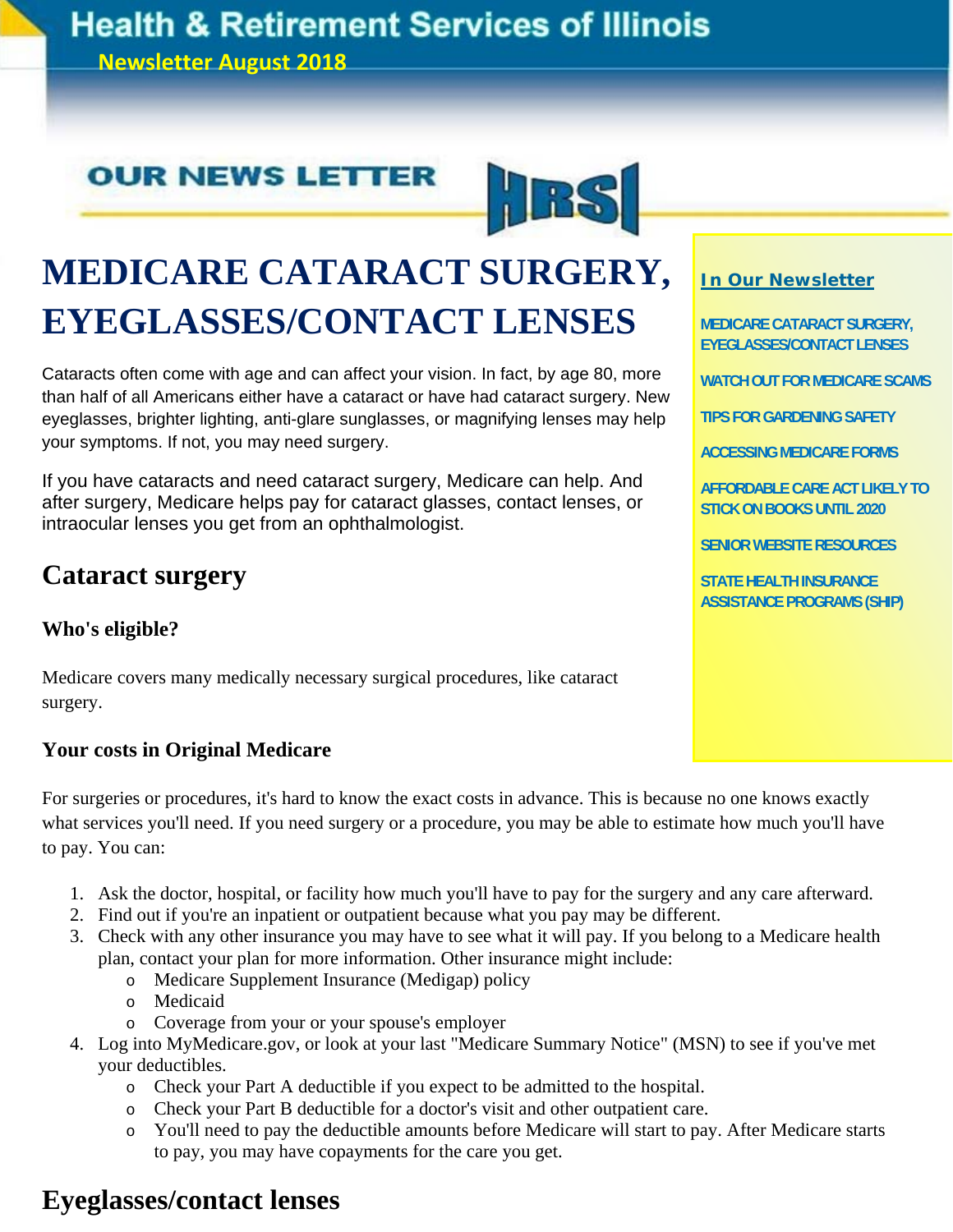#### **How often is it covered?**

Generally, Medicare doesn't cover eyeglasses or contact lenses. However, following cataract surgery that implants an intraocular lens, Medicare Part B (Medical Insurance) helps pay for corrective lenses (one pair of eyeglasses with standard frames or one set of contact lenses). Medicare covers the surgery if it's done using traditional surgical techniques or using lasers.

Note

Medicare will only pay for contact lenses or eyeglasses provided by a supplier enrolled in Medicare. This is true no matter who submits the claim (you or your supplier).

#### **Who's eligible?**

All people with Part B are covered.

#### **Your costs in Original Medicare**

- You pay 20% of the Medicare-approved amount for one pair of eyeglasses or one set of contact lenses after each cataract surgery with an intraocular lens.
- Medicare will only pay for contact lenses or eyeglasses from a supplier enrolled in Medicare, no matter who submits the claim (you or your supplier).
- You pay any additional costs for upgraded frames.
- You pay 100% for non-covered services, including most eyeglasses or contact lenses.
- The Part B deductible applies.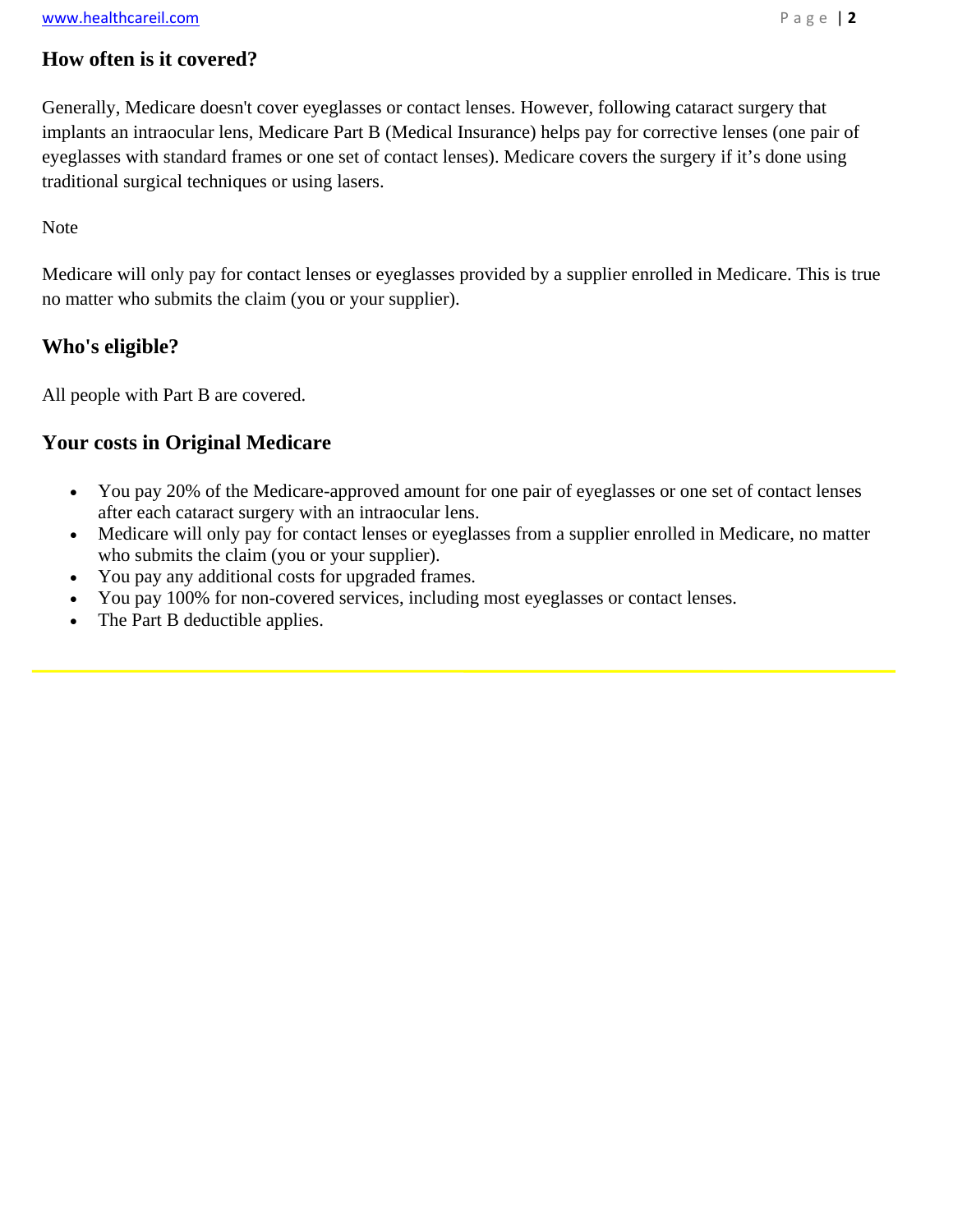# **Watch out for scams**

Medicare will never call you uninvited and ask you to give us personal or private information to get your new Medicare Number and card.

Scam artists may try to get personal information (like your current Medicare Number) by contacting you about your new card.

If someone asks you for your information, for money, or threatens to cancel your health benefits if you don't share your personal information, hang up and call us at 1-800-MEDICARE (1-800-633-4227).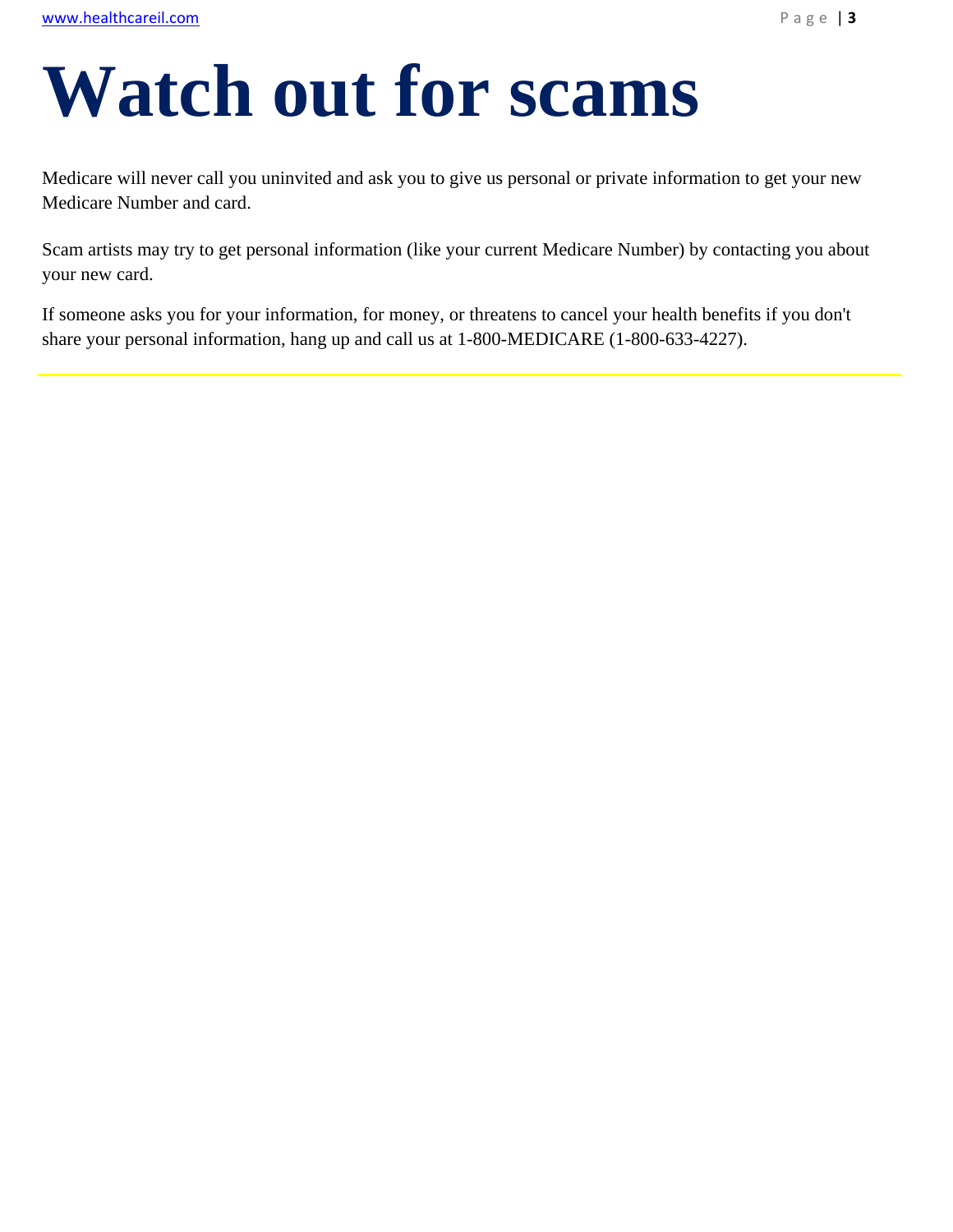# **TIPS FOR GARDENING SAFETY**

Gardening this summer? Whether you're new to gardening or an expert, remember to keep your health and safety a priority.

**Did you know that gardeners can be prone to tetanus infections?** Tetanus lives in the soil and enters the body through breaks in the skin, especially when using sharp tools, digging in the dirt, or handling plants with sharp points.

Before you start gardening this season:

- **Make sure your tetanus, diphtheria, and pertussis (Tdap) vaccination is up-to-date.** Medicare prescription drug coverage (Part D) generally covers shots needed to prevent illness. Contact your Medicare drug plan for more information about coverage.
- **Have a good set of gardening gloves,** which can help lower the risk for skin irritations and cuts.
- **Tdap shot (tetanus, diphtheria, & pertussis shot)**
- **How often is it covered?**
- Tdap is the adolescent and adult booster shot for tetanus, diphtheria, and pertussis (also called whooping cough). The childhood shot is called DTaP. Both protect against tetanus, diphtheria and pertussis (whooping cough).
- Generally, Medicare prescription drug coverage (Part D) covers all commercially available shots needed to prevent illness. Contact your Medicare drug plan for more information about coverage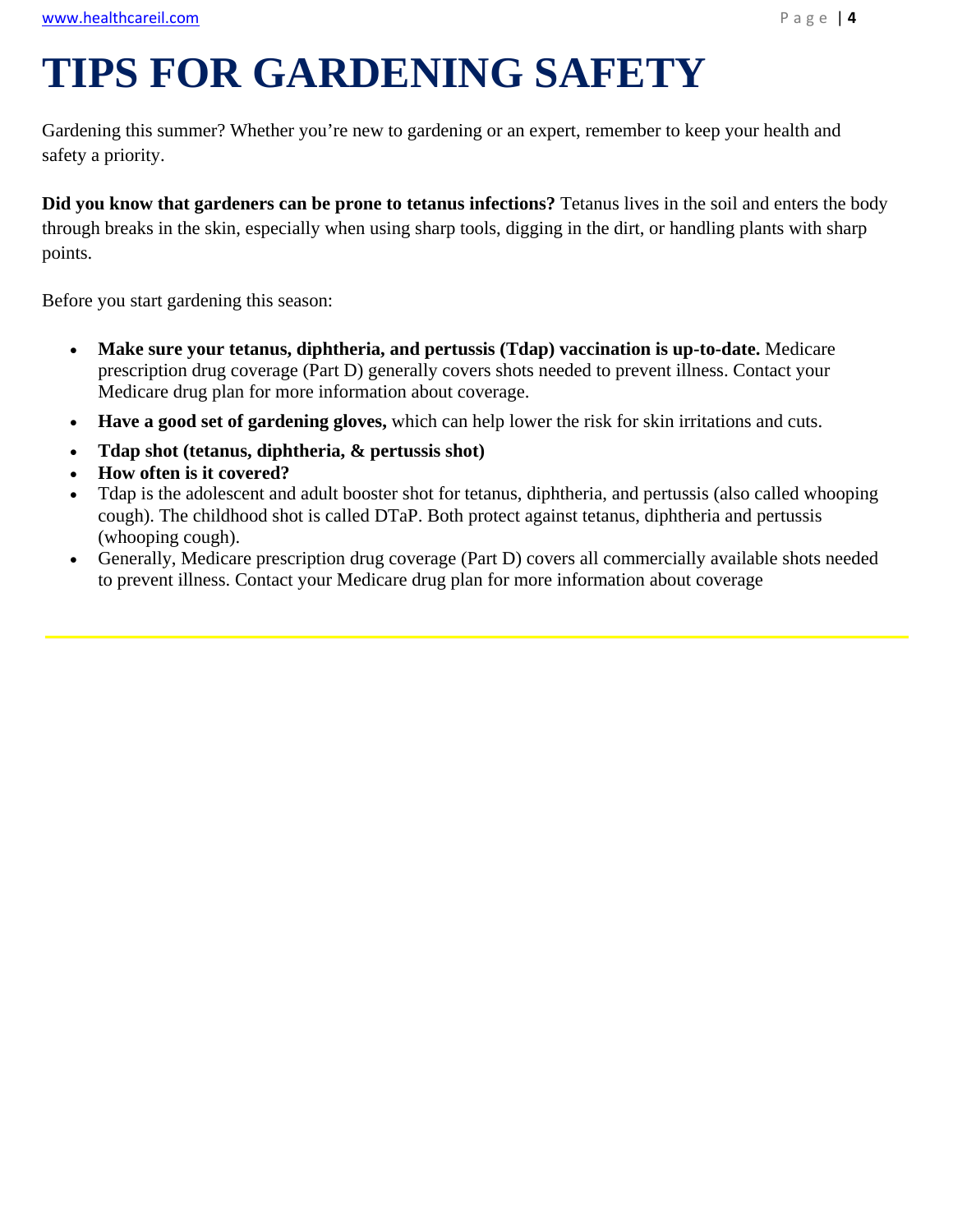# **Finding Medicare forms**

Searching for a Medicare form to file a claim, request an appeal, or for Medicare to give someone access to your personal health information?

To get the Medicare form you need, visit Medicare.gov and find the situation that applies to you.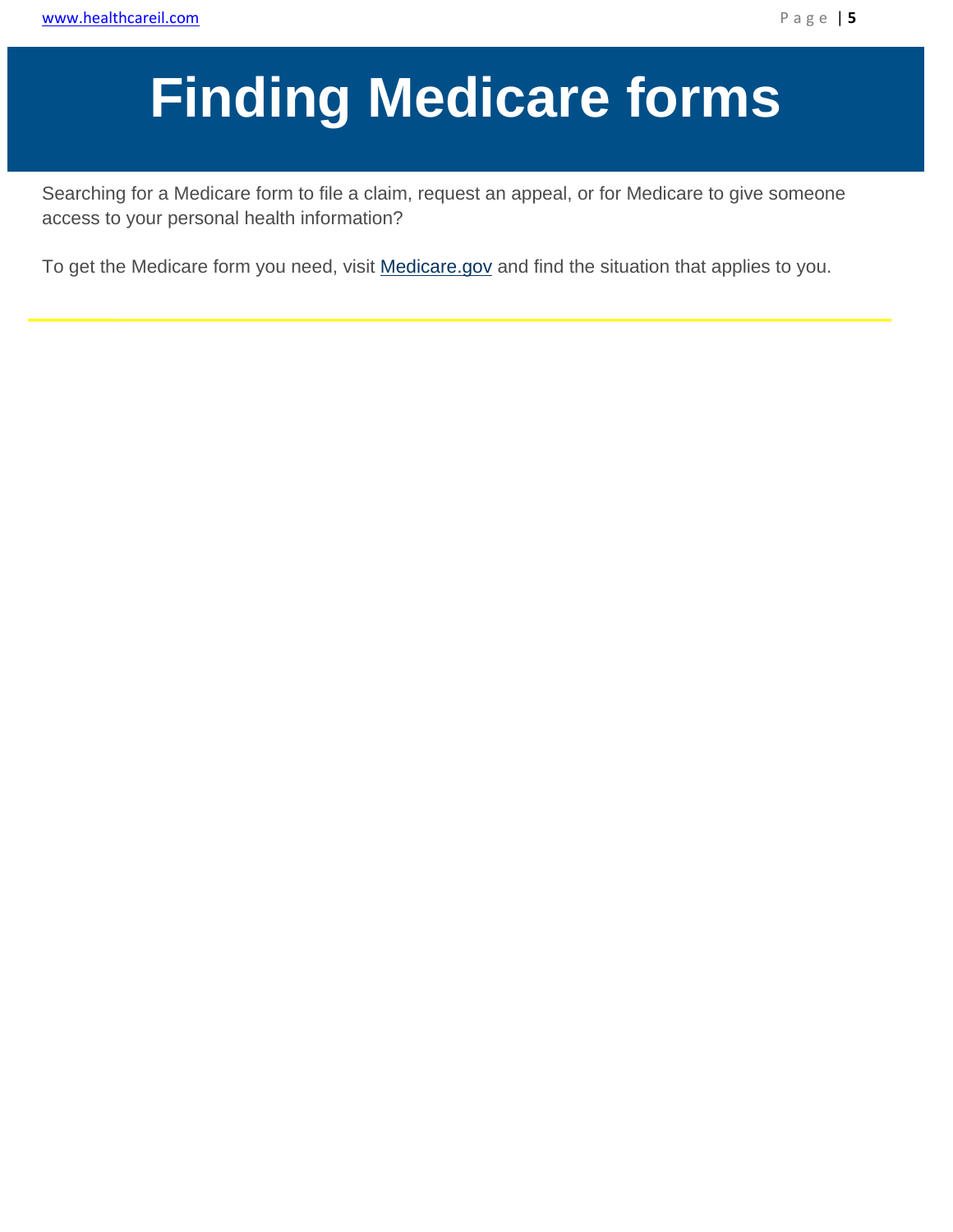## **Obamacare likely to stick on the books until 2020**

by Bethan Moorcraft 24 Jul 2018

The Affordable Care Act (ACA), popularly known as Obamacare, is hanging on by the skin of its teeth. So far, the act has proven resilient against Republican efforts to repeal it and the Trump administration's attempts to defund it – but with premiums projected to soar by an average of 15% in 2019, the future of the ACA looks very dark.

Nothing drastic is likely to happen to the ACA before the midterm elections on November 06, according to Eric Wilson, principal of Wilson Associates, a company that specializes in healthcare insurance. Obamacare is likely to stick on the books until 2020 because "Congress needs time to get things done," he said.

"Unfortunately, the plan is almost repealing itself in a lot of ways. Rates are increasing, deductibles are getting higher, and more and more people are opting out of the system. What's happening now is that healthy people are opting out, leaving primarily sick people in the pool, which means rates are reacting like crazy," Wilson told *Insurance Business.* 

Obamacare was flawed from the beginning, according to Wilson. One of the primary pain points with the act revolves around the idea and definition of pre-existing medical conditions. Under the ACA, insurance companies are required to provide insurance to everyone, even those with chronic illnesses or costly pre-existing conditions, whereas before they could deny coverage for the most high-risk applicants.

"The messaging around the definition of a pre-existing condition has been very poor," Wilson said. "Everyone agrees people with pre-existing conditions should be covered, but there have been politically-charged arguments around what it exactly means."

Another flaw with the ACA, according to Wilson, is the act's focus on preventative care. He said it's good for smaller expenses like a physical or a doctor appointment but "not helpful if you get hit by a bus" and have to pay \$15,000. There are a few "easy fixes" to the health insurance problem, but "not anything Congress wants to entertain" at the moment, Wilson added.

"Health insurance should be similar to home and auto insurance whereby it covers things you can't pay for," he said. "Unfortunately, it has gone down the road of covering 'wheel changes for your body,' leaving policyholders to pay for bigger things. If policymakers would return to covering catastrophic incidents, where policyholders pay for anything under \$3,000 (or another fixed amount) and the insurance covers things they can't pay for, that would bring costs down.

"It would also make the healthcare system a little bit more selective and create competition in the marketplace for doctors to reduce their pricing," Wilson added.

The future of the ACA relies heavily upon the results of the midterm elections. If the Republicans pick up a lot of seats, they can end Obamacare once and for all. The Trump administration seems aware of the financial burden people paying non-subsidized premiums are feeling, but so far the Republicans have struggled to agree on an alternative. On the other hand, if the Democrats take a lot of seats, they're likely to hold on to the Obama signature piece.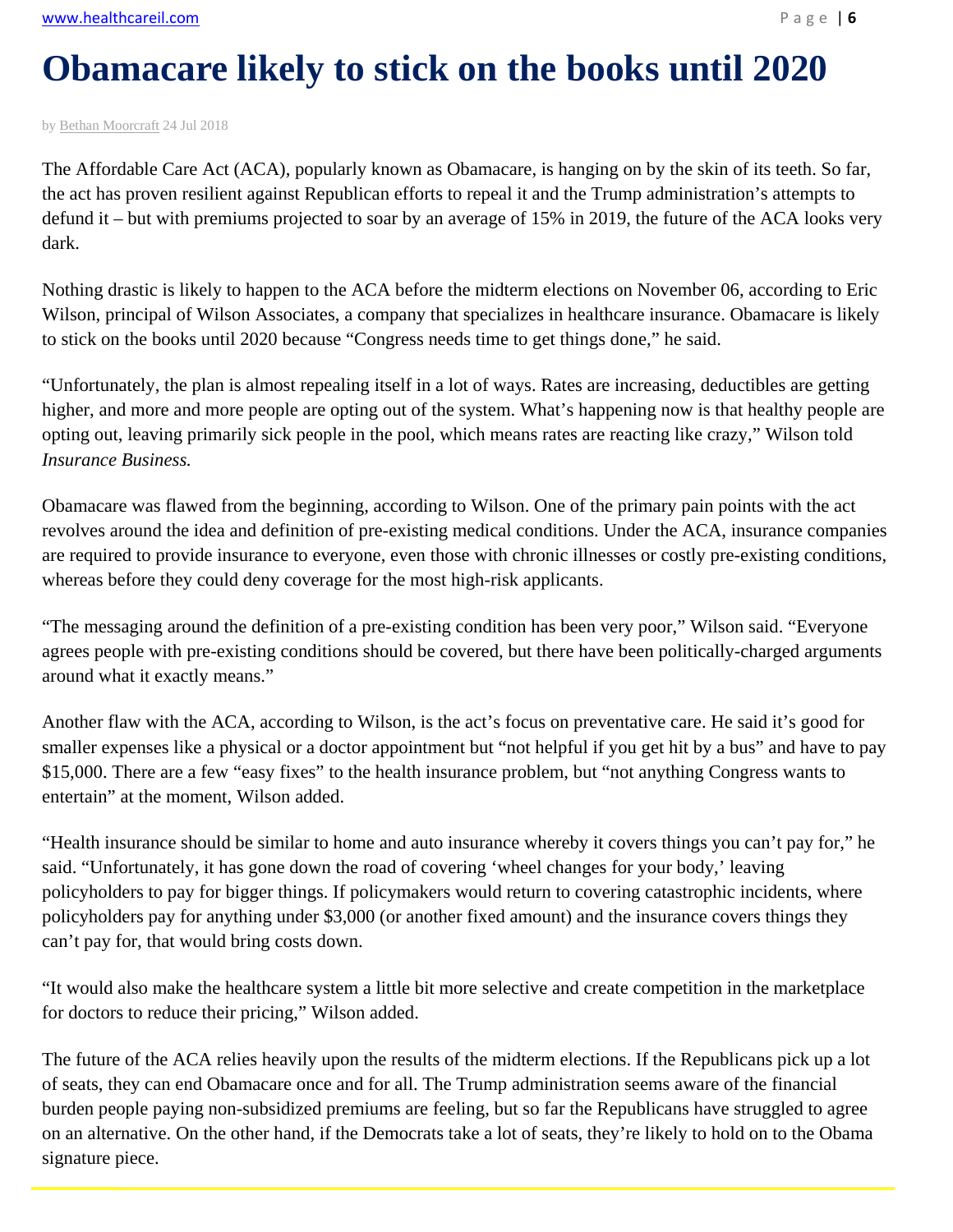# **Senior websites**

#### **Access America for Seniors**

www.seniors.govopens a new tabNew Window iconopens a new tab

The Access America for Seniors Website has information that will help seniors conduct business with federal agencies faster and easier.

#### **Administration on Aging**

#### www.aoa.govopens a new tabNew Window iconopens a new tab

The Administration on Aging website educates older people and their caregiver about benefits and services that can help them.

#### **AARP**

www.aarp.orgopens a new tabNew Window iconopens a new tab

This site has information, education, advocacy, and community information for people over 50.

#### **Benefits Check Up**

www.benefitscheckup.orgopens a new tabNew Window iconopens a new tab

Created by the National Council on the Aging (NCOA) this free, easy-to-use website helps older Americans identify their eligibility for a wide range of public assistance programs. It compares the information you give with eligibility requirements for Social Security, Medicaid, Food Stamps, Weatherization, in-home services, pharmacy programs, and state programs. A printable report of programs and enrollment information is available.

#### **Healthy Aging for Older Adults**

#### www.cdc.gov/aging/opens a new tabNew Window iconopens a new tab

The Healthy Aging for Older Adults Website sponsored by the National Center for Chronic Disease Prevention and Health Promotion provides information on a wide range of topics including: Health-Related Behaviors Chronic Diseases, Infectious Diseases, Immunizations for Adults, and Injuries Among Older Adults.

#### **Medicare Interactive**

#### www.MedicareInteractive.org/aarpopens a new tabNew Window iconopens a new tab

Medicare Interactive provides Medicare-related information on topics such as eligibility and enrollment, coverage, rights and protections, health plan options, prescription drugs, and programs for people with lower income.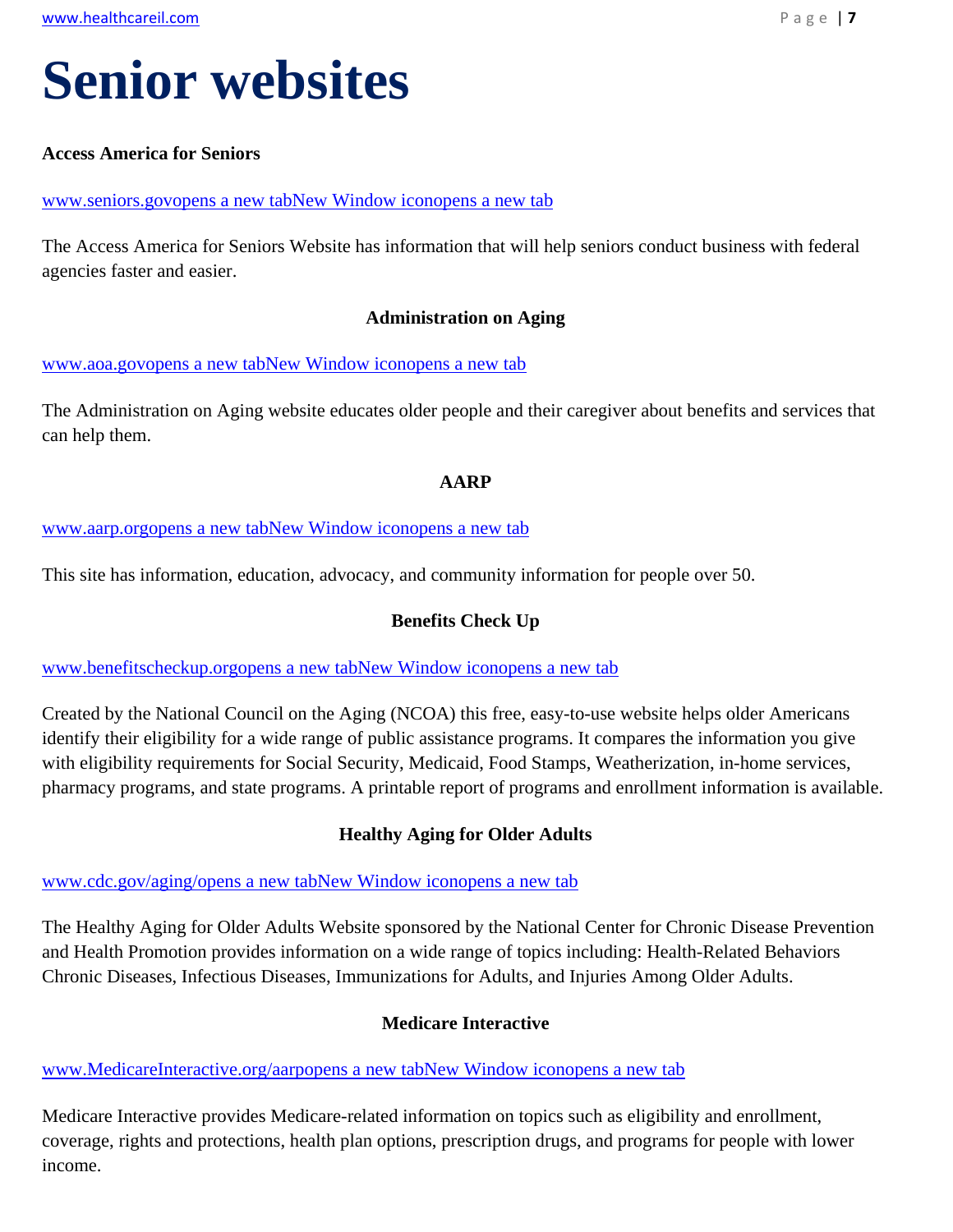#### **NIH SeniorHealth**

#### www.nihseniorhealth.govopens a new tabNew Window iconopens a new tab

The NIH SeniorHealth website containing information for older adults was developed by the National Institute on Aging and the National Library of Medicine, both part of the National Institutes of Health. This website contains a wide range of information on many health topics including: Alzheimer's Disease, Arthritis, Balance Problems, Breast Cancer, Colorectal Cancer, Diabetes, Exercise for Older Adults, Hearing Loss, Lung Cancer, Prostate Cancer, Taking Medicines, and many more.